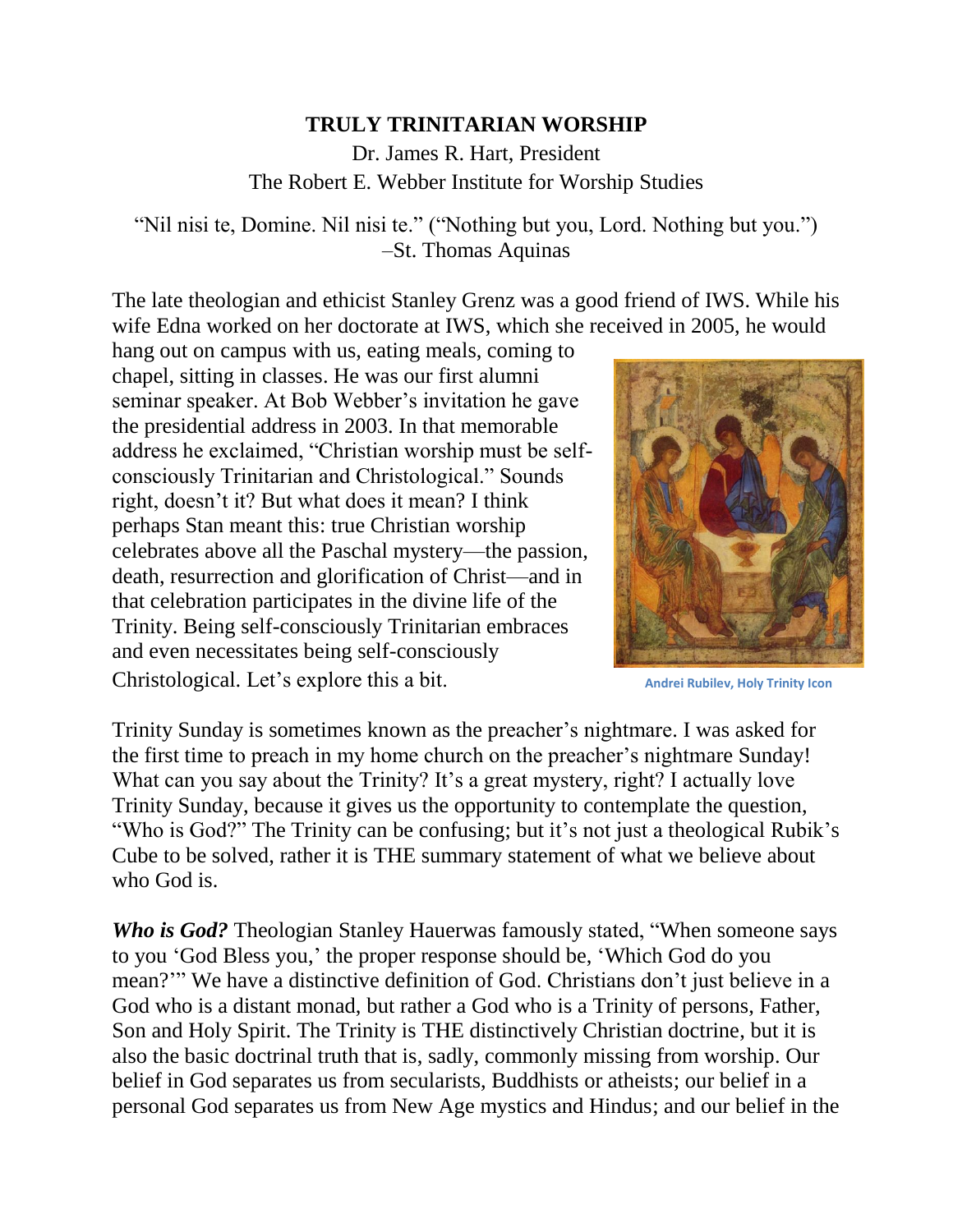Trinity separates us from Unitarians, Jews and Muslims. It's THE great defining doctrine of Christianity, proclaimed by Jesus. Jesus claimed to be sent by God (like many others, like the prophets, priests, kings and patriarchs of the Old Testament), but he alone claimed to be one with God, and therefore God himself. He was other

than the Father, but on the same divine level as the Father. Then, at the last supper, he spoke of an advocate, a *Paraclete,* whom he and the Father would send. This gift, too, was God. So there is the Father, the sending one, the Son, the one sent, and the Holy Spirit, spirated and sent by both the Father and the Son.

The Trinitarian nature of God is most definitively described in an ancient Christian document, commonly called the Athanasian Creed, dating probably from around the late  $5<sup>th</sup>$ or early  $6<sup>th</sup>$  centuries. Here is a section:



We worship one God in Trinity and Trinity in Unity. Neither confounding the Persons, nor dividing the Substance. For there is one Person of the Father, another of the Son, and another of the Holy Ghost. But the Godhead of the Father, of the Son and of the Holy Ghost is all One, the Glory Equal, the Majesty Co-Eternal. Such as the Father is, such is the Son, and such is the Holy Ghost. The Father Uncreate, the Son Uncreate, and the Holy Ghost Uncreate. The Father Incomprehensible, the Son Incomprehensible, and the Holy Ghost Incomprehensible. The Father Eternal, the Son Eternal, and the Holy Ghost Eternal and yet they are not Three Eternals but One Eternal. As also there are not Three Uncreated, nor Three Incomprehensibles, but One Uncreated, and One Incomprehensible. So likewise the Father is Almighty, the Son Almighty, and the Holy Ghost Almighty. And yet they are not Three Almighties but One Almighty. $<sup>1</sup>$ </sup>

Well, that clears up the data about the Trinity, doesn't it! The Trinitarian section of the creed goes on for two more paragraphs. Sometime read this great document. But frankly, it is difficult to grasp. Here is the summary, which all of you know well: God is three persons in one God. The Father is God, the Son is God, and the Holy Spirit is God. But the Father is not the Son, the Son is not the Sprit, the Spirit is not the Father. God is both one and triune.

l

<sup>&</sup>lt;sup>11</sup> Quicumque Vult, commonly called The Creed of St. Athanasius, *The Book of Common Prayer* (New York: The Church Hymnal Corporation, 1979), 864-865.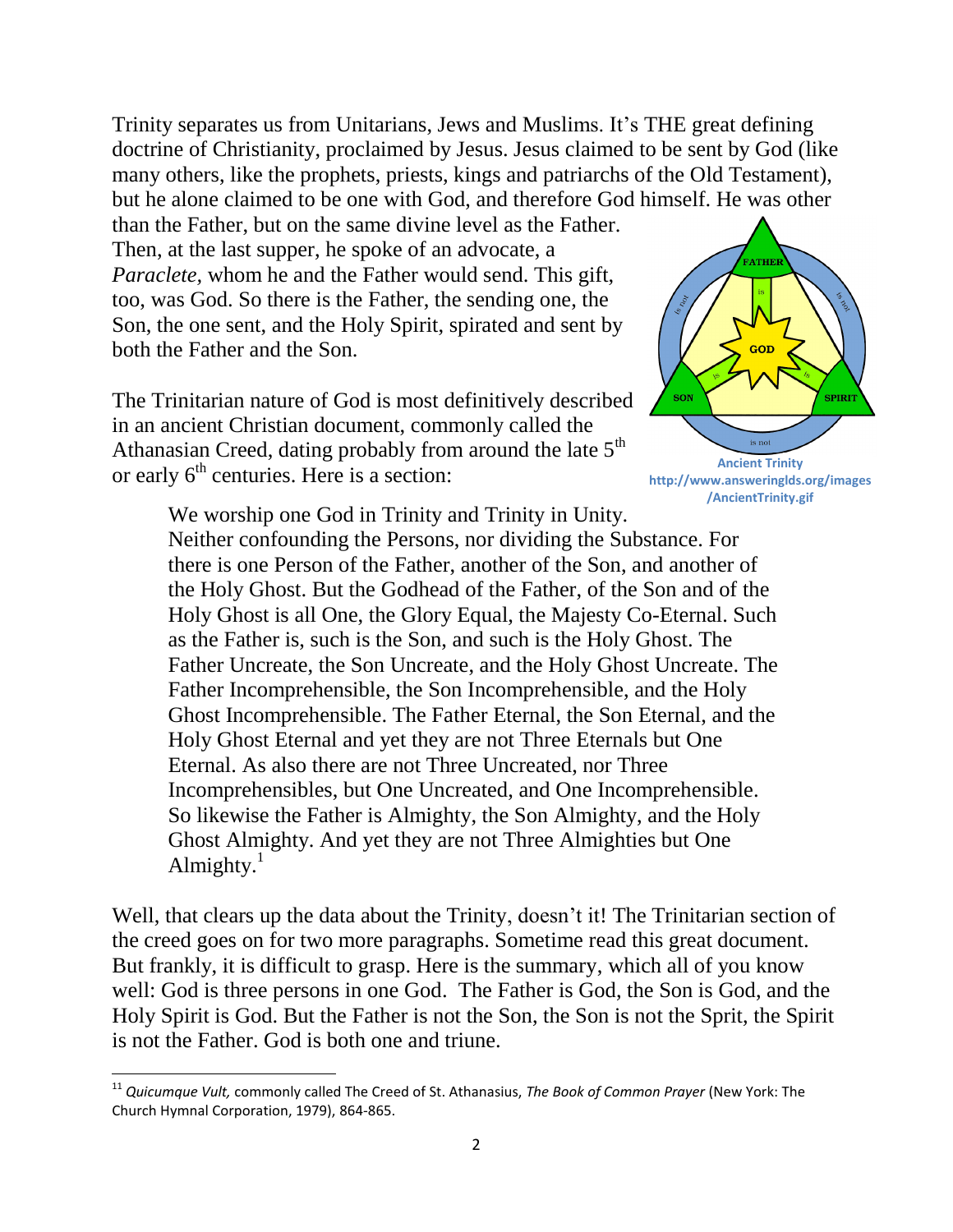That is the theology of the Trinity, the information if you will. But so what? What does it mean? What does it have to do with living the Christian life, or the Great Commandment or the Great Commission? What does it have to do with loving God and one another? More to it, what does it have to do with worship, and why should we care?



One of my favorite writers, G.K. Chesterton, wrote this in his essay *The Everlasting Man,* "If we really want a simple

religion of love, we must look for it in the Athanasian Creed."<sup>2</sup> What Chesterton is saying is this: to confess that God is a Trinity of persons is exactly the same as confessing God is love. They are just



different ways of saying the same thing. Why?

Because God IS Love. "God is love" is not saying God loves, or love is an attribute of God. Most religions say that. No, the True God is love itself through and through; the very being or essence of God is love. Therefore, within his being there has to be a lover, a beloved and the love shared between them, a trinity of persons. That's inherent in the phrase "God is love."

Don't sentimentalize this essence of God being love itself. In the Old Testament we learn the name of God, "I AM THAT I AM." He is being itself. He is Holy Other. In fact, as Kathryn Tanner describes, he is "Otherly Other," without competition or contrast. He created everything ("the heavens and the earth," we say in the Nicene creed) and is Otherly Other than his creation, and yet he is insinuated and even revealed throughout that creation. In the New Testament we discover, however, the explanation of "I AM THAT I AM" in understanding that God IS love itself.

Our God is a community of love. The Father is the lover, the Son is the beloved, and the Holy Spirit is love shared between the Father and the Son. St. Augustine said it this way: from all eternity, God knows himself. So, the Father is the knower, the Son is the known, and the Spirit is the knowledge between them. St. Bernard used this construct: The Father is the kisser, the Son is the kissed, and Holy Spirit is the kiss between them. The great Protestant theologian Karl Barth stated that the

 $\overline{\phantom{a}}$ <sup>2</sup> http://www.worldinvisible.com/library/chesterton/everlasting/part2c4.htm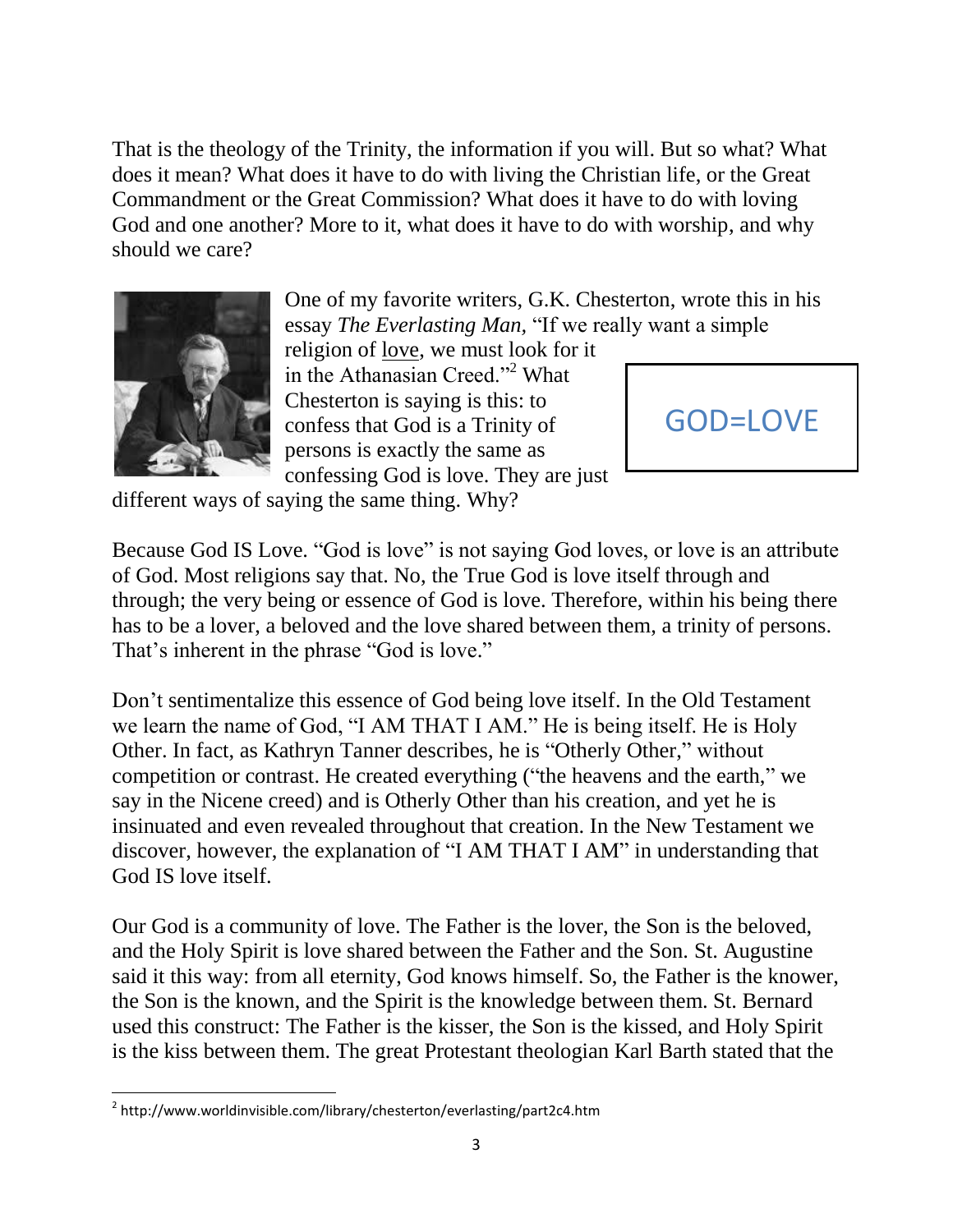Father is the speaker (*Deus dixit*), the Son is the Word spoken, and the Spirit is the interpreter of the Word through the church. The Trinity is a dynamo of energy and self-emptying love. God doesn't hoard this love, but empties himself in love for the entire created order.

Why do we exist? Not because God needs us. The beginning of real spirituality is to understand this truth: God has no need of us. Rather we (particularly), and in fact the entire created order, are simply loved into existence. Why? Because God's Triune being is such a white hot intensity of love, that it spills over into the world that we know. In St. Augustine's words, this whole cosmos is made in the *imago trinitatis.* We are loved into existence.

Jesus was THE emissary *par excellence* for this community of love, with the purpose of bringing this fallen world back into that intensity of the divine life—not just so we can be ethically upright, not just to forgive us of our sinfulness, but so that we may be trinitized, to make us like God, to fully reconcile us to God. That is why we are to make disciples of all nations, to love our neighbors and our enemies: so that the world may be trinitized, brought back to the divine life of God. This is revealed in John 3:16-17, "For God so loved the world, that he gave his only Son, that whoever believes in him should not perish but have eternal life. For God did not send his Son into the world to condemn the world, but in order that the world

might be saved through him." God so loved the world (that he created in love) that he sent his only Son.

He sent his Son. Theologian Fr. Robert Barron says, "The cross is the moment when the tensive unity of these three divine persons is on most vivid display." <sup>3</sup> God so loved the world that he sent not just one more prophet, spokesperson, or emissary, but his only begotten Son, the one he loved with the eternal love. Why? "So we might be gathered into the dynamics of the divine life."<sup>4</sup>

 $\overline{\phantom{a}}$ 



**Matthias Grünewald, Isenheim Alterpiece**

<sup>&</sup>lt;sup>3</sup> From Sermon on May 8, 2008, [http://www.wordonfire.org/resources/homily/why-the-trinity-matters/793/.](http://www.wordonfire.org/resources/homily/why-the-trinity-matters/793/) Much of the material in this section comes from that sermon.  $<sup>4</sup>$  Ibid.</sup>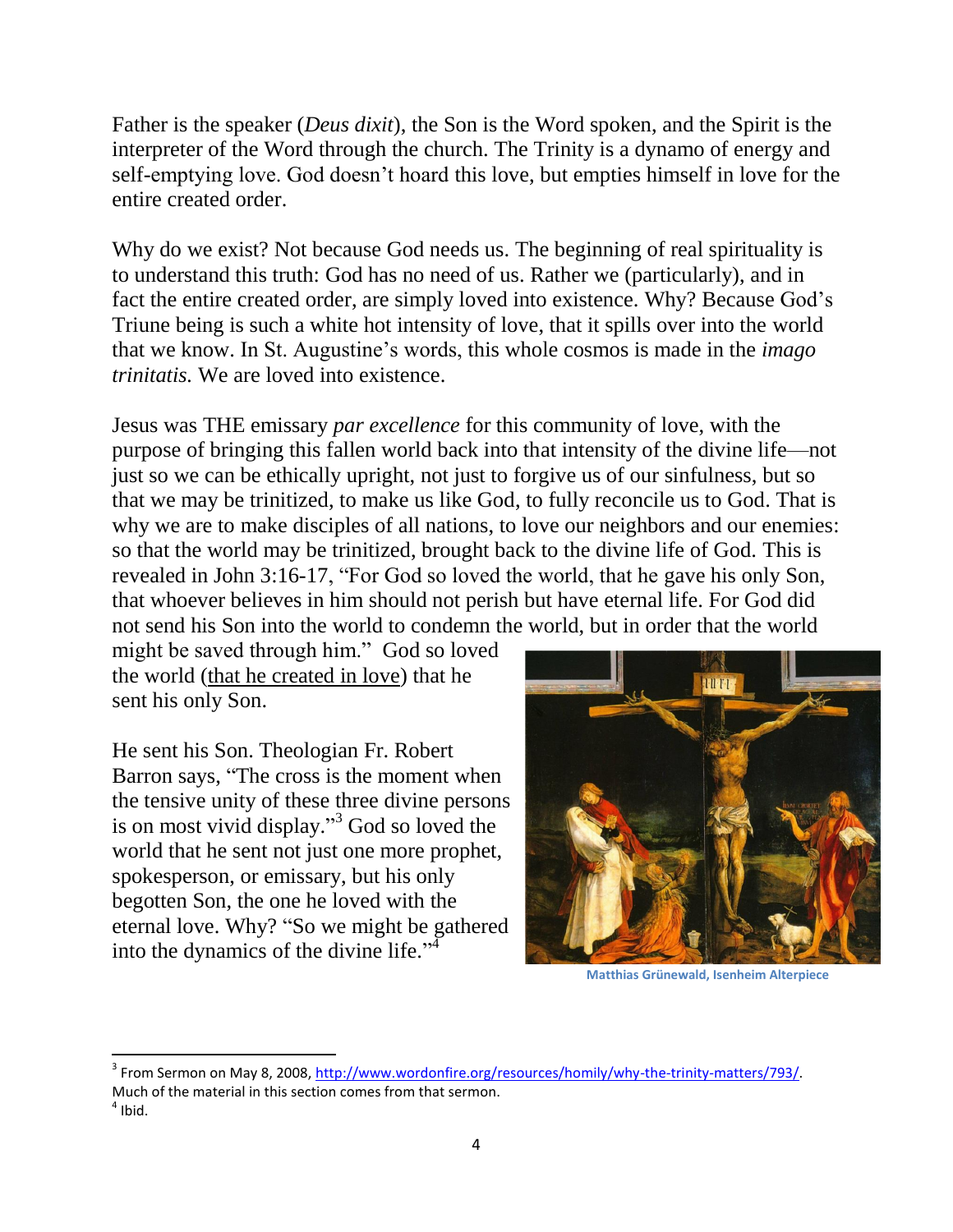Where did the Father send the Son? "All the way down to [rescue] us, down into time, into history, into the human condition." <sup>5</sup> But that wasn't even far enough. We had fallen into sin and its resulting death. He was sent "into our dysfunction, into our hatred and violence, into our stupidity, injustice and fear,"<sup>6</sup> all the way even to the God-forsakenness of an ignominious death on a Roman instrument of torture. Why did the Father do such a terrible thing? He did it out of love, because that's all that he is. "He wanted to bring his divine life even into the darkest places. He wanted to hunt us down, even to the furthest limits of our wonderings from him. He wanted to follow us even to the darkest corner where we try to retreat from him."<sup>7</sup> So he sent the Son, all the way down into God-forsakenness. "What kept the Son, even on his downward journey, tethered to the Father? It was nothing other than the love that connects the Father and the Son; it was nothing other than the Holy Spirit." <sup>8</sup> As the Son stretched into the depths of God-forsakenness to rescue us, the Spirit kept him tethered to the Father.

That is why we are saved by the Trinitarian God. The God who is a trinity of persons, who is love itself, can reach all the way down in this acrobatic act of love so as to gather us in. That is why the Trinity is not a theological abstraction; rather it is the whole of the spiritual life. In his book *Mysterium Paschale*, Hans Urs von Balthasar wrote, "In Jesus Christ's death, Descent into Hell and Resurrection, only one reality is there to be seen: the love of the triune God for the world, a love which can only be perceived through a co-responsive love.<sup>"9</sup>

It is because God is a communion of love that you and I can respond, or enter into the divine life. This is the Gospel we proclaim in worship. This is the Gospel we sing, dance, re-enact, and depict.

In Philippines 2, Paul records this great hymn of the early church:

 $<sup>5</sup>$  Have this mind among yourselves, which was in Christ Jesus,  $<sup>6</sup>$  who,</sup></sup> though he was in the form of God, did not count equality with God a thing to be grasped,  $\frac{7}{1}$  but emptied himself, taking the form of a servant, being born in the likeness of men. <sup>8</sup> And being found in human form he humbled himself and became obedient unto death, even death on a cross.

 $9^9$  Therefore God has highly exalted him and bestowed on him the name which is above every name, <sup>10</sup> that at the name of Jesus every knee should

<sup>&</sup>lt;sub>5</sub><br>bid.

 $<sup>6</sup>$  Ibid.</sup>

 $<sup>7</sup>$  Ibid.</sup>

 $^8$  Ibid.

<sup>9</sup> Hans Urs von Balthasar, *Mysterium Paschale: The Mystery of Easter* (San Francisco: Ignatius Press, 1990), 262.